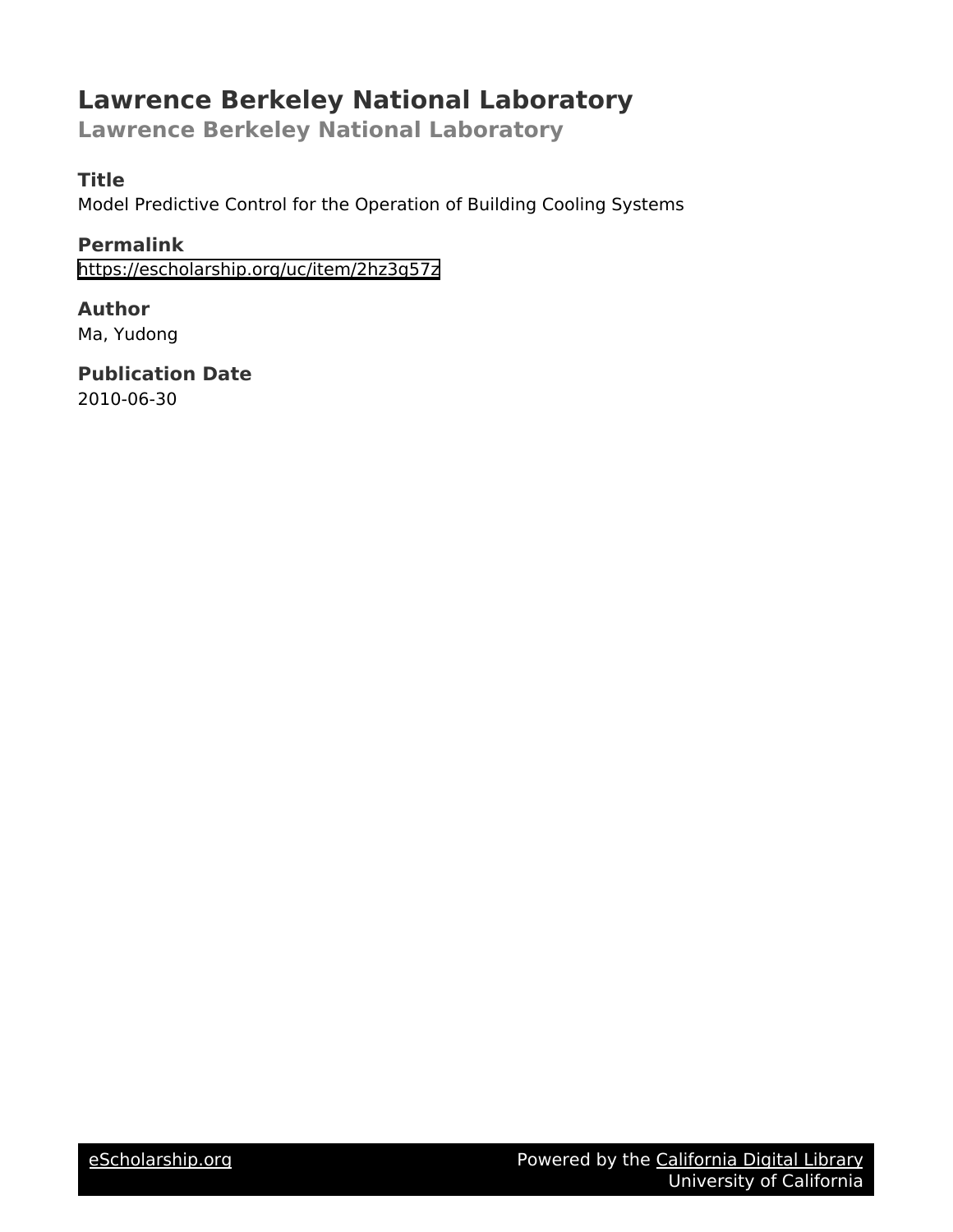# Model Predictive Control for the Operation of Building Cooling Systems

Yudong Ma<sup>\*</sup>, Francesco Borrelli<sup>\*</sup>, Brandon Hencey<sup>°</sup>, Brian Coffey<sup>\*\*</sup>

Sorin Bengea<sup>®</sup>, Philip Haves<sup>\*</sup>

*Abstract***— A model-based predictive control (MPC) is designed for optimal thermal energy storage in building cooling systems. We focus on buildings equipped with a water tank used for actively storing cold water produced by a series of chillers. Typically the chillers are operated at night to recharge the storage tank in order to meet the building demands on the following day. In this paper, we build on our previous work, improve the building load model, and present experimental results. The experiments show that MPC can achieve reduction in the central plant electricity cost and improvement of its efficiency.**

#### I. INTRODUCTION

The building sector consumes about 40% of the energy used in the United States and is responsible for nearly 40% of greenhouse gas emissions [12]. It is therefore economically, socially and environmentally significant to reduce the energy consumption of buildings.

Reductions of 70% in energy use in buildings are required to achieve the goals for the building sector set by organizations such as the California Public Utilities Commission. Achieving this goal requires the development of highly efficient heating and cooling systems, which are more challenging to control than conventional systems [8], [7], [2].

This work focuses on the modeling and the control of the central plant (thermal energy generation and storage system) at the University of California at Merced in USA. The campus has a significantly enhanced level of instrumentation in order to support the development and demonstration of energy-efficient technologies and practices. It consists of a chiller plant (three chillers redundantly configured as two in series, one backup in parallel), an array of cooling towers, a 7000  $m^3$  chilled water tank, a primary distribution system and secondary distribution loops serving each building of the campus. The two series chillers are operated each night to charge the storage tank to meet campus cooling demand the following day. Although the storage tank enables load shifting to off-peak hours, the lack of an optimized operation results in conservatively over-charging the tank.

A simplified model of the central plant and a MPC strategy has been presented and discussed in [10]. The work in [10]

<sup>⋆</sup> Y. Ma, F. Borrelli are with the Department of Mechanical Engineering, University of California, Berkeley, CA 94720-1740, USA. E-mail: {myd07, fborrelli}@berkeley.edu.

∗∗ B. Coffey is with the Department of Architecture, University of California, Berkeley, CA 94720-1740, USA. Email: bcoffey@berkeley.edu.

uses an oversimplified campus load model and presents simulation results. In this paper a more detailed campus load model is developed and validated with measured historical data. Moreover experimental results with the MPC scheme are reported.

Although this paper focuses on the specific architecture of the UC Merced Campus, the main ideas and methodologies can be applied to a wider class of building systems which use thermal energy storage. In particular the contributions of this paper and our previous work [10] include: *(i)* the development of a simple, yet descriptive nonlinear model of the overall cooling system, *(ii)* the development of a MPC scheme for minimizing energy consumption, *(iii)* the presentation of experimental results showing a reduction of electricity bill compared to currently adopted policies, and improvement of the overall system performance.

We remark that the evaluation of optimal controllers for active and passive building thermal storage has been studied in the past by several authors (see [4], [9], [6], [5] and references therein). In particular in [4] the authors investigate a three-story office building equipped with two chillers with constant coefficient of performance and a thermal energy storage system. An optimal controller is designed in order to compute the cooling capacity produced by the two chillers without accounting for pump power. Experimental results are presented in [9] where the optimal controller is implemented in a receding horizon fashion on an unoccupied test bed.

The paper is organized as follows. Section II introduces the general system, presents a more detailed campus load model and a fan coil model. In section III the MPC control algorithm is outlined. Experimental setups and results are presented in section IV and section V respectively. Finally, conclusions are drawn in section VI.

# II. SYSTEM MODEL

In this section we describe the main components of the central plant used to generate and store thermal energy. UC Merced campus has been built with a vision to create living laboratories for energy research. In this paper we focus on the higher level control systems which actuate two electric chillers that are operated at night to take advantage of nighttime electricity rates and lower ambient temperature to fill up a 7000  $m^3$  tank of chilled water. The following day, the chilled water is pumped from the tank to cool down the campus. The main scheme of the cooling system at UC Merced is detailed in [10].

The following subsections present a dynamic model of the system. Our objective is to develop a simplified yet descrip-

B. Hencey and S. Bengea are with United Technologies Research Center, East Hartford, Connecticut, USA. Email: {HenceyBM, BengeaSC}@utrc.utc.com.

<sup>∗</sup> P. Haves is with Lawrence Berkeley National Lab, USA. Email: phaves@lbl.gov.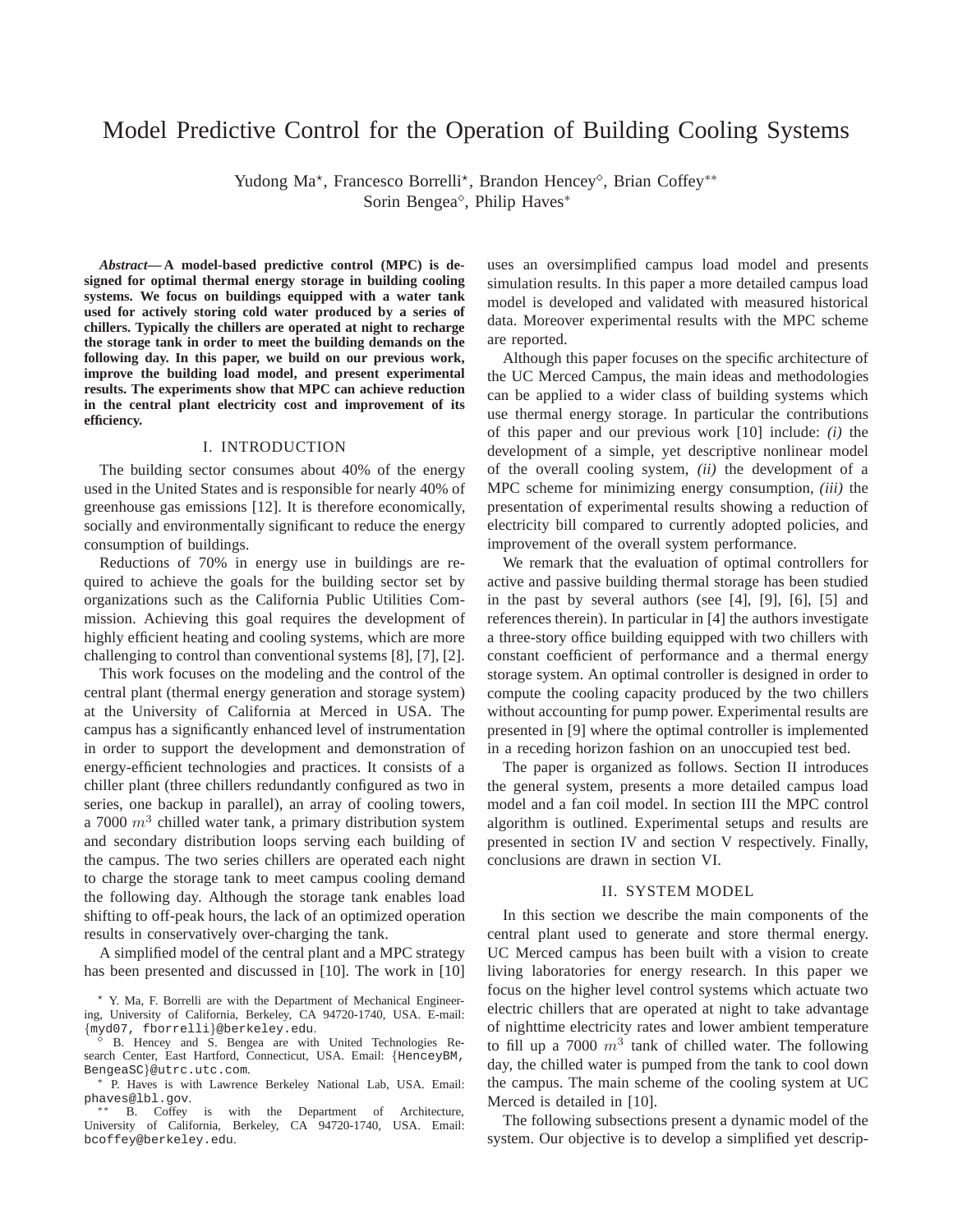tive model which can be used for real time optimization in a MPC scheme.

### *A. Nomenclature*

The variables, parameters and subscripts listed in table I–II will be used in this paper.

| time<br>t:<br>ġ:<br>heat flow transferred from one<br>medium to another [W]<br>$\dot{m}$ :<br>mass flow rate $[kg/s]$<br>T:<br>Temperature [K]<br>heat resistor [K/W]<br>R:<br>C:<br>heat capacitor $[J/K]$<br>S:<br>Weight on the energy consumption<br>$R_u$ :<br>Weight on the control input | parameters and variables | description                  |
|-------------------------------------------------------------------------------------------------------------------------------------------------------------------------------------------------------------------------------------------------------------------------------------------------|--------------------------|------------------------------|
|                                                                                                                                                                                                                                                                                                 |                          |                              |
|                                                                                                                                                                                                                                                                                                 |                          |                              |
|                                                                                                                                                                                                                                                                                                 |                          |                              |
|                                                                                                                                                                                                                                                                                                 |                          |                              |
|                                                                                                                                                                                                                                                                                                 |                          |                              |
|                                                                                                                                                                                                                                                                                                 |                          |                              |
|                                                                                                                                                                                                                                                                                                 |                          |                              |
|                                                                                                                                                                                                                                                                                                 |                          |                              |
|                                                                                                                                                                                                                                                                                                 |                          |                              |
|                                                                                                                                                                                                                                                                                                 | $H_p$ :                  | Length of prediction horizon |
| Length of control horizon<br>$H_u$ :                                                                                                                                                                                                                                                            |                          |                              |

TABLE I: Parameters and variables

### *B. Main subsystems of the cooling system*

The model developed in [10] has four components: the chillers and cooling towers, the thermal storage tank, the campus model and the electricity energy price. In this work we use the same models as in [10] with the exception of the campus model. The campus model consists of a load model and a fan coil model. The load model predicts the total energy required to cool the campus based on the information of date, time, occupancy and weather. The coil model captures the heat exchange between chilled water and the air in the campus buildings. Weather predictions are downloaded from the internet and used for campus load prediction. Details are presented in the next sections.

*1) Campus Load Model:* The campus load model has two subcomponents: "the Solar and Internal Load Predictor" and the "Building Thermal Load Predictor" (see figure 1).



Fig. 1: Campus Load Model

*a) Solar and Internal Load Predictor:* The Solar and Internal Load Predictor uses time  $(t_{td}$  [sec], a number ranging from 0 to 86400), date  $(t_{dy}, \, a \,$  number between 1 to 365(366);  $t_{dw}$ , a number between 1 to 7) and cloud coverage  $(\beta_{cloud},$  a continuous value from 0 to 1, reflecting the impacts of cloud on the solar energy) as its inputs and calculates

| subscriptions            | description                              |
|--------------------------|------------------------------------------|
| $\cdot$ <i>air</i> :     | air                                      |
| $\cdot_{cmp}$ :          | campus                                   |
| $\cdot_{cmp,r}$ :        | campus return                            |
| $\cdot_{cmp,s}$ :        | campus supply                            |
| CHWS                     | chilled water supplied from the chillers |
| CHWR                     | chilled water returning to the chillers  |
| $\cdot$ <sub>amb</sub> : | ambient                                  |
| $real$ :                 | data collected from real measurement     |
| $\cdot$ in:              | inside                                   |
| $\cdot$ out:             | outside                                  |
| $r_{ef}$ :               | reference                                |
| $\cdot_{sp}:$            | set points                               |

TABLE II: Subscripts

inside and outside solar loads and internal load. The outside solar load reflects the solar energy on the outer surface of the building, while the inside solar load is the solar radiation into the building (e.g. sunshine through the windows into rooms). The internal load includes the heat from people, lights and equipment. The outside and inside solar loads are calculated as follows:

$$
S_{Hour} = (t_{td} - 12) \times 15^{\circ} \tag{1}
$$

$$
S_{Dec} = -23.45^{\circ} \times \cos(360^{\circ} \frac{t_{dy} + 10}{365})
$$
 (2)

$$
E_{Solar} = \max(0, \cos(S_{Hour}) \cos(S_{Dec}) \cos(Latitude)
$$
  
+  $\sin(S_{Dec}) \sin(Latitude)$ ) (3)

$$
\dot{Q}_{Solar, in} = \beta_{cloud} E_{Solar} \theta_{in} \tag{4}
$$

$$
\dot{Q}_{Solar,out} = \beta_{cloud} E_{Solar} \theta_{out} \tag{5}
$$

where  $S_{Hour}$  and  $S_{Dec}$  are variables calculated based on time and date to indicate the solar projection angle,  $E_{Solar}$ is the extraterrestrial horizontal radiation,  $\theta_{in}$  ( $\theta_{out}$ ) is the solar load on the inner (outer) wall mass per unit of clearsky extraterrestrial horizontal radiation and it depends on the building geometry. The internal load is assumed to be a piecewise constant signal with a period of one week, and it is evaluated as:

$$
\gamma = \begin{cases} 1 & \text{if } t_{start} \le t_{td} \le t_{end} \\ 0 & \text{Otherwise} \end{cases}
$$
 (6)

$$
\dot{Q}_{internal} = \begin{cases}\n\gamma \dot{Q}_{Saturday} & \text{if } t_{dw} = 6 \\
\gamma \dot{Q}_{Sunday} & \text{if } t_{dw} = 7 \\
\gamma \dot{Q}_{Weekday} & \text{Otherwise}\n\end{cases}
$$
\n(7)

where  $t_{start}$  and  $t_{end}$  indicate the time interval when the internal load is different from zero.  $\dot{Q}_{Saturday}$ ,  $\dot{Q}_{Sunday}$  and  $Q_{Weekdau}$  are constant internal load values during different days of the week.

*b) Building Thermal Load Predictor:* The Building Thermal Load Predictor predicts the cooling load of buildings whose main components includes walls and windows which are conventionally modeled by using thermal resistances and thermal capacitors [3]. The proposed campus thermal load model is sketched in figure 2.  $R_1$  represents the thermal resistance of windows. The wall is separated into two layers, where  $C_{in}$  and  $C_{out}$  capture the heat capacity of the wall when influenced by outside and inside solar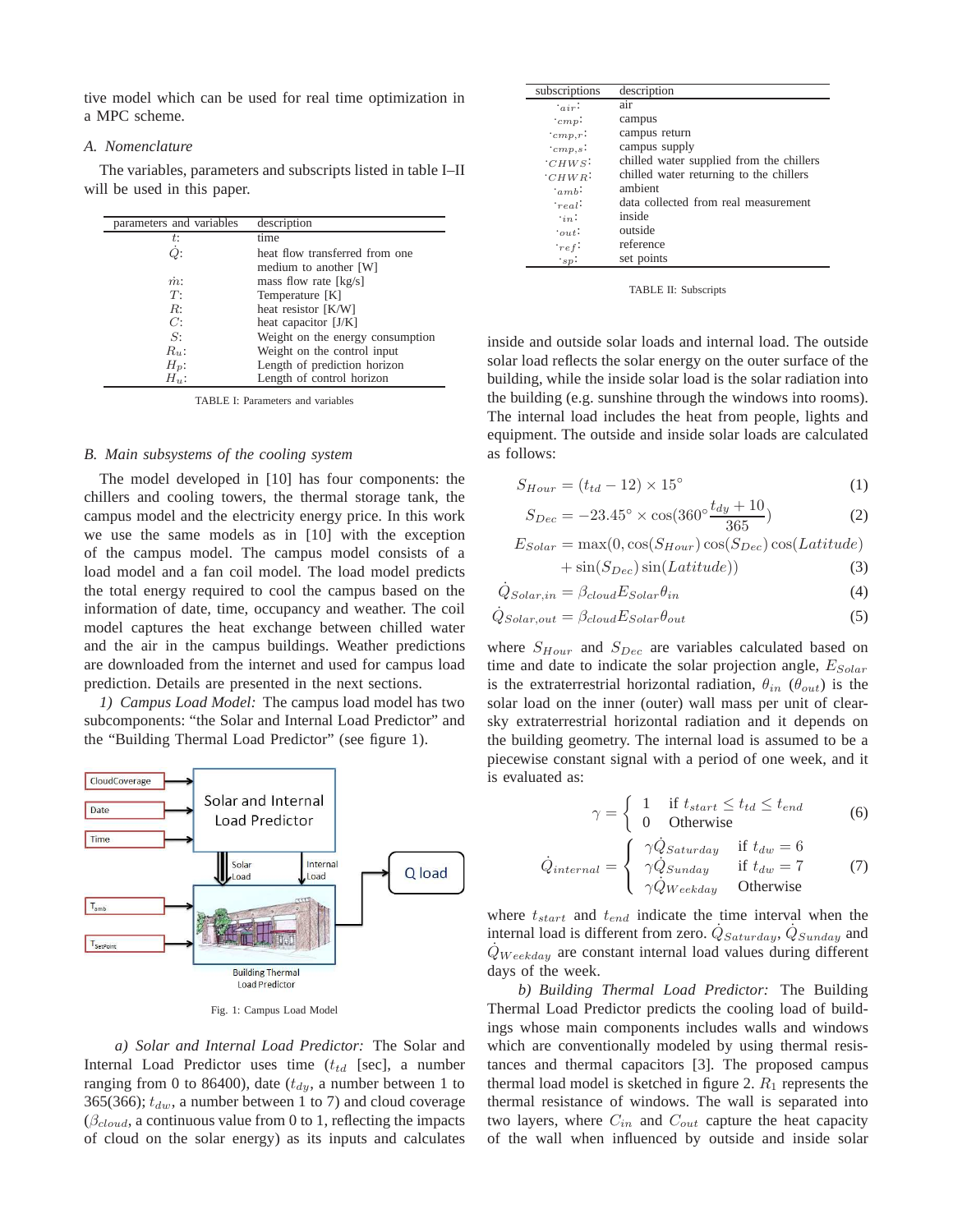load, respectively. The heat resistance between  $C_{in}$  and  $C_{out}$  is modeled by  $R_3$  while  $R_2$  and  $R_4$  capture the heat resistance caused by heat convection. The interconnection of the thermal components is shown in figure 2. The model inputs are ambient temperature  $(T_{amb})$ , outside solar load  $(\dot{Q}_{Solar,out})$ , inside solar load  $(\dot{Q}_{Solar,in})$ , internal load  $(Q_{internal})$  and the indoor temperature set-point  $(T_{setpoint})$ . The model internal states are the temperatures of the thermal masses  $(T_{in}, T_{out})$  and the model output is the cooling load  $(Q_{Load})$ .



Fig. 2: Building Thermal Load Model

The detailed equations describing the model are:

$$
\dot{Q}_{Load} = \max(0, \dot{Q}_{internal} + \frac{T_{in} - T_{air}}{R_4} + \frac{T_{amb} - T_{sp}}{R_1})
$$
\n(8)

$$
\dot{T}_{in} = \frac{\dot{Q}_{Solar,in} + \frac{T_{out} - T_{in}}{R_3} + \frac{T_{sp} - T_{in}}{R_4}}{C_{in}}
$$
(9)

$$
\dot{T}_{out} = \frac{\dot{Q}_{Solar,out} + \frac{T_{amb} - T_{out}}{R_2} + \frac{T_{in} - T_{out}}{R_3}}{C_{out}} \tag{10}
$$

The campus load model is described as a thermodynamic system by collecting equation (1)–(10).

The model can be compacted as:

$$
T_{state} = [T_{in}; T_{out}] \tag{11a}
$$

$$
\Phi = [t_{td}; t_{dy}; t_{dw}; \beta_{cloud}; T_{amb}; T_{setpoint}; T_{air}] \quad (11b)
$$

$$
\dot{T}_{state} = g(T_{state}, \Phi) \tag{11c}
$$

$$
\dot{Q}_{Load} = LOAD(T_{state}, \Phi) \tag{11d}
$$

The parameters used in model (11) are summarized in table III. These parameters are identified by using historical data collected in 2008, and minimizing the root mean square of the error between the model output and the measured load of the campus. The identified set of parameters are listed in table IV.

Figure 3 shows the identification result. The proposed campus load model captures the main load dynamics in May 2009. However, the peak values are not well modeled during the high load sessions and the campus load is slightly overpredicted by the model for low load period of time. This can be improved by using a different set of parameters for different level of building load.

The identified campus load model is validated by using load measurements from Jun 01st to Jun 05th, 2009. Figure 4 presents the validation results. The measured campus load is depicted as the dotted line, and the solid line shows the

| Optimized Parameter | Description                            |
|---------------------|----------------------------------------|
| $t_{start}$         | starting time of the internal load     |
| $t_{end}$           | ending time of the internal load       |
| $Q_{Saturday}$      | internal load for Saturdays            |
| $Q_{Sunday}$        | internal load for Sundays              |
| $Q_{Weekday}$       | internal load for Weekdays             |
| $\theta_{in}$       | inside solar gain related to building  |
|                     | geometry                               |
| $\theta_{out}$      | outside solar gain related to building |
|                     | geometry                               |
| $R_1 - R_4$         | thermal resistors in Building Thermal  |
|                     | Load component                         |
| $C_{out}, C_{in}$   | thermal capacitors in Building Thermal |
|                     | Load component                         |

TABLE III: Tuning parameters of the building load model

| Parameter      | values    | Parameter      | values    |
|----------------|-----------|----------------|-----------|
| $t_{start}$    |           | $\theta_{out}$ | 6.25      |
| $t_{end}$      | 20        | $_{R_1}$       | 8069.8125 |
| $Q_{Saturday}$ | 154180    | R2             | 37870     |
| $Q_{Sunday}$   | 154178.25 | $R_3$          | 10135     |
| $Q_{Weekday}$  | 154258    | $R_{4}$        | 161313    |
| $\theta_{in}$  | 6.25      | $C_{out}$      | 221630.42 |
| $C_{in}$       | 398005.88 |                |           |

TABLE IV: Identified parameters of the campus load model



Fig. 3: Campus load model validation (measured data dots in red and simulation output in blue line)

campus load prediction by the proposed campus load model. Clearly, the load dynamics are successfully captured by the proposed model.



Fig. 4: Campus load validation

*2) Fan Coil Model:* The fan coil models the heat exchange between the chiller water supplied to the campus and air in the buildings. Several fan coil models are available in the literature. In this work we used the simplified model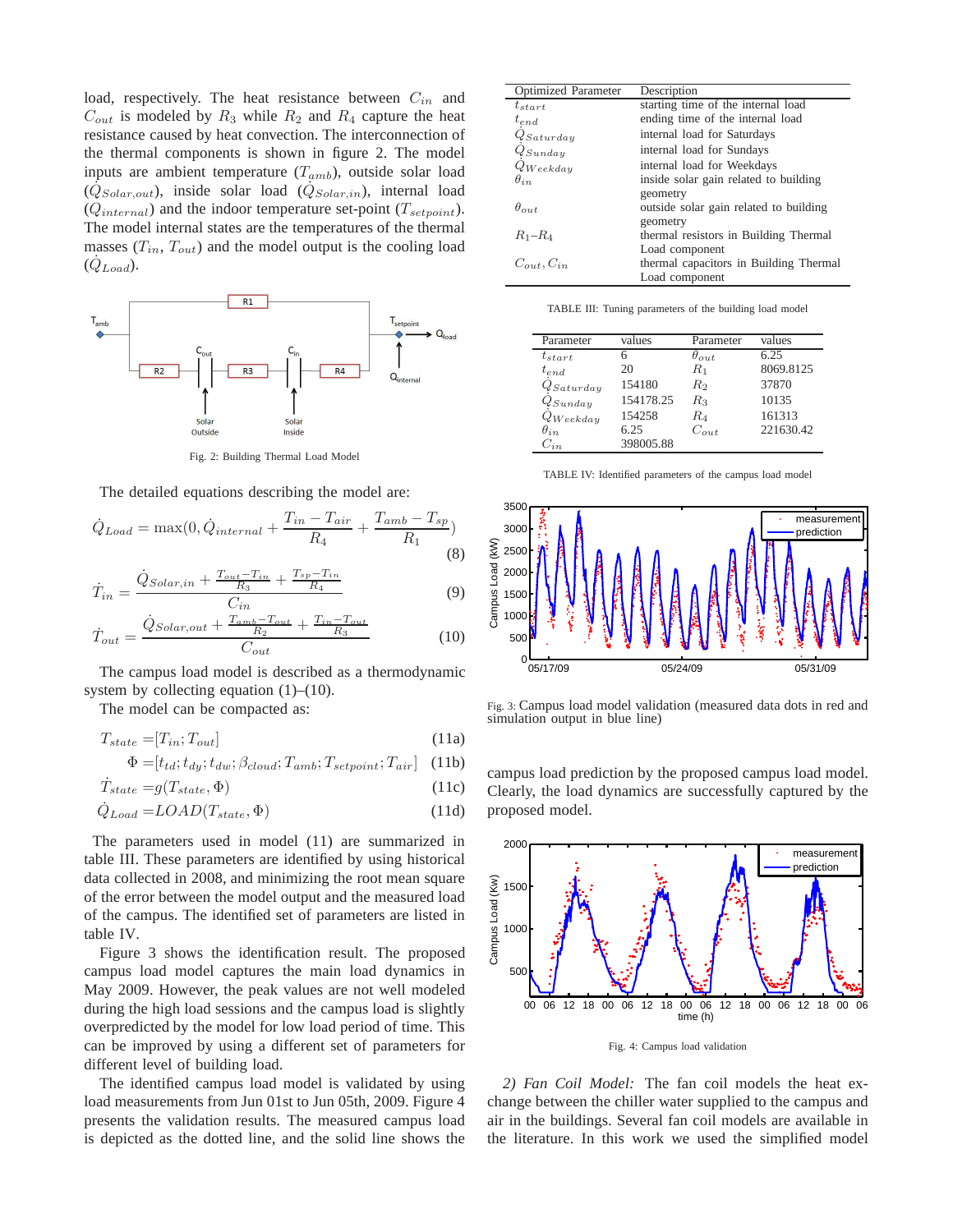presented in [1] where the model inputs are the cooling load  $(Q_{Load})$  calculated from campus load model described in II-B.1, water supply temperature  $(T_{cmp,s})$  and ambient temperature  $(T_{amb})$ . The model outputs are water mass flow rate supplied to the campus  $(\dot{m}_{cmp,s})$  and the return water temperature from the campus  $(T_{cmp,r})$ . The resulting semiempirical model [1] can be compactly represented by using the following implicit function:

$$
FanCoil(\dot{Q}_{Load}, T_{cmp,s}, T_{amb}, \dot{m}_{cmp,s}, T_{cmp,r}) = 0 \quad (12)
$$

The fan coil model is implemented as a look up table  $(2000 \times 18 \times 60)$  to avoid solving implicit equations which are computational prohibitive for online optimization. We grid over the input space of the model  $[Q_{Load}; T_{cmp,s}; T_{amb}]$ and compute the corresponding outputs  $[\dot{m}_{cmp,s}; T_{cmp,r}]$  by solving equation (12).

*3) Weather Predictions:* The weather predictions are downloaded from the web http://www.weather.gov. The weather data includes temperature and humidity for the following 3 days with a sampling time of 2 hours. The predicted weather information is used to predict the campus load.

# *C. Control Variables*

- 1)  $T_{CWS,ref}$ : Reference temperature of the water exiting the cooling tower.
- 2)  $\dot{m}_{CHWS,ref}$ : Mass flow rate of the chiller water supply. It is a disconnected set. The mass flow rate is 0 when chiller is off, and  $[148, 235]$  kg/s while the chiller is operating.
- 3)  $T_{CHWS,ref}$ : Reference temperature of the water flowing out of the chiller.

# *D. Measured Variables*

- 1)  $T_{CHWR}$ : Temperature of the water return to the chiller.
- 2)  $T_a$ : Temperature of the cool water in the tank.
- 3)  $T_b$ : Temperature of the warm water in the tank.
- 4)  $z_a$ : Height of warm tank water above the thermocline.
- 5)  $z_b$ : Height of cool tank water below the thermocline.

# *E. Operation Constraints*

The following constraints avoid the malfunction of the system components.

- 1)  $T_{CWS,ref} \in [288, 295]K$ .
- 2)  $\dot{m}_{CHWS,ref} \in \{0\} \bigcup [148, 235] kg/s.$
- 3)  $T_{CHWS,ref} \in [276.5, 280.4]K$ .
- 4)  $T_{CHWR} \in [283, 295]K$ .
- 5)  $z_b \in [0.3, 1]z_{tank}$ .

# *F. Model Summary*

The model consists of the chillers and cooling towers, the thermal storage tank and the electricity energy prices introduced in [10], the campus load model described in section II-B.1, and the fan coil model in section II-B.2. The model can be summarized as:

$$
x(t+1) = f(x(t), u(t), \Phi(t), t)
$$
 (13a)

$$
y(t) = g(x(t), u(t), \Phi(t), t); \tag{13b}
$$

where

$$
f = \begin{cases} f_1(x(t), u(t), \Phi(t), t); & \text{if } \dot{m}_{CHWS} \le \dot{m}_{cmp} \\ f_2(x(t), u(t), \Phi(t), t); & \text{if } \dot{m}_{CHWS} > \dot{m}_{cmp} \\ u(t) = [T_{CWS, ref}; \dot{m}_{CHWS}; T_{CHWS, ref}] \in \mathbb{U} \\ x(t) = [U_a; U_b; z_a; z_b; T_{in}; T_{out}] \\ y(t) = [T_{CHWR}; z_b] \in \mathbb{Y}. \end{cases}
$$

U is the feasible control input set defined in section II-E;  $\mathbb{Y}$ is the feasible output set defined in section II-E.

# III. MPC PROBLEM FORMULATION

We refer to [10] for the detailed MPC design procedure. The objective of the optimal controller is to find the optimal control sequence so that we can satisfy the required cooling load while minimizing the electricity costs. Let  $U^*_{0\rightarrow N-1|t} = \{u^*_{0|t}, \cdots, u^*_{N-1|t}\}\$  be the optimal solution of such optimization problem at time  $t$ . Then, the first element of  $U^*_{0 \to N-1|t}$  is implemented to the system  $(u(t) = u^*_{0|t}).$ 

The optimization problem is repeated at time  $t + 1$ , based on the new state  $x_{t+1|t+1} = x(t + 1)$ , yielding a *moving or receding horizon control* strategy. The proposed MPC controller uses a move blocking strategy to reduce the computational time required for its real time implementation. Furthermore, terminal constraints are imposed to guarantee the persistent feasibility of the MPC. The technical details can be found in [10], [11]. The control sampling time is one hour, and prediction horizon is set to 24h (one day).

#### IV. EXPERIMENTAL SETUP

The MPC controller outlined in section III has been implemented at UC Merced. The detailed experimental setup is described below. The MPC controller computes the set points for the chillers and cooling towers at the central plant. Because of lower level control loops, the closed loop system indirectly affects all the components of the campus including the pumps and fan coils of the distribution system. The MPC algorithm is implemented in Matlab $^{\circledR}$  and running in real-time on a Pentium 4 Intel $\mathbb{R}$  processor. The MPC algorithm receives and sends data to the campus through the Automated Logics Web Control (ALC) system. ALC is a building automation system, offering a user interface and some control features. ALC enables one to access all building management functions including (1) set and change schedules; (2) adjust setpoints and other control parameters; (3) trend building conditions; (4) view and acknowledge alarms and events; (5) run preconfigured and customized reports on energy usage, occupant overrides, tenant billing.

# V. EXPERIMENTAL RESULTS

Three types of scenarios have been studied in order to evaluate the performance of the controller:

[S1] Scenario 1 is the baseline performance. The plant is operated manually by using the policy defined by the plant managers. There is no optimal control algorithm involved. Rather, the control policy is based on the operators' experience. The data for experiment S1 are collected from May 27th to May 31st, 2009.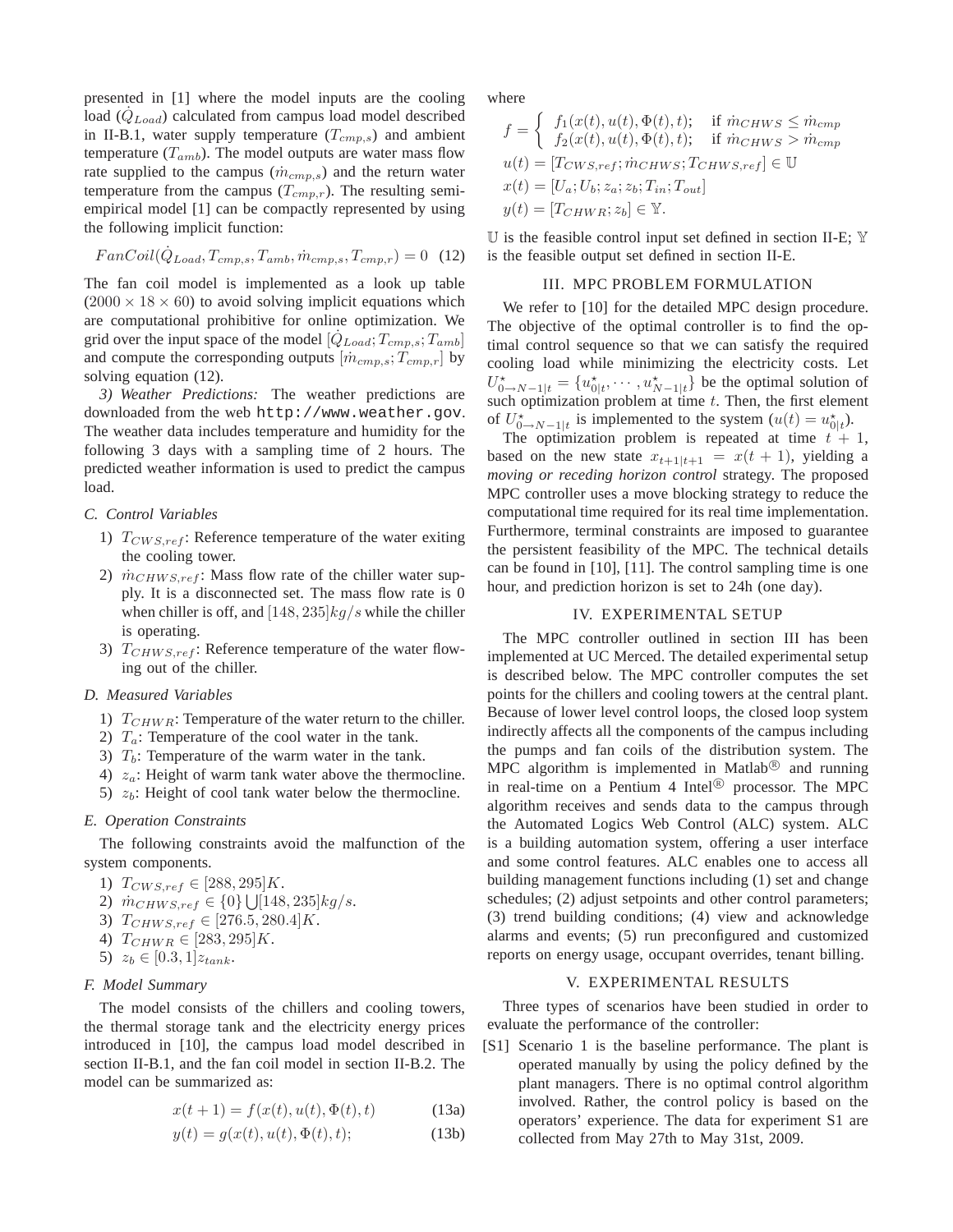- [S2] Scenario 2 implements the MPC control in section III. The data for experiment S2 are collected from June 2nd to June 6th 2009.
- [S3] In Scenario 3 the plant is operated manually by using a modified policy defined by the plant managers. The modifications are extracted by observing the policy used by the MPC controller in S2. The data for experiment S3 are collected from June 8th to June 12th, 2009.

# *A. Comparison Metrics*

Two comparison metrics are defined to evaluate the performance of MPC: the electricity bills and the coefficient of performance.

*a) Electricity Bill:* The electricity bill

$$
Bill = \sum_{k=0}^{N} C(k\Delta t) Power(x(k\Delta t), u((k-1)\Delta t)) \Delta t
$$
 (15)

is the cost function that the proposed MPC controller minimizes.  $Power(x, u)$  is the electrical power consumption as a function of states and inputs, and  $C(t)$  is the price of electricity at time  $t$ . Both are defined in [10]. By comparing the electricity bill we can quantify the cost savings generated by the MPC controller.

*b) Coefficient of Performance:* The Coefficient of Performance (COP)

$$
COP = E_{Generaled}^{Thermal} / E_{plant}^{Electrical}
$$
 (16)

captures the efficiency of the central plant, i.e., the amount of thermal energy (J) generated by the central plant with 1 J of electrical energy.  $E_{plant}^{Electrical}$  is the electrical energy consumed by the central plant, and  $E^{Thermal}_{General}$  is the thermal energy generated by the central plant defined as

$$
E_{General}^{Thermal} = \sum_{k=0}^{N} \dot{m}_{CHWS}(k\Delta t) (T_{CHWR}(k\Delta t) - T_{CHWS}(k\Delta t)) \Delta t
$$
 (17)

By comparing the COP between the three scenarios S1, S2, and S3, we can better understand if MPC improves the efficiency of the central plant.

#### *B. Discussion of Experimental Results*

Next we compare the three experiments S1, S2 and S3 by analyzing the performance of the central plant and the corresponding control profiles.

*1) Performance Comparison:* The performance of the central plant will be compared by using the metrics defined in section V-A. Table V lists the electrical energy consumption,

|                                             | S1   |      | S3   |
|---------------------------------------------|------|------|------|
| Energy Consumption (Electrical) $[10^6$ KJ] | 8.63 | 4.25 | 4.40 |
| Energy Generated (Thermal) $[107 KJ]$       | 4.05 | 2.01 | 2.31 |
| COP                                         | 4.70 | 4 77 | 5.26 |
| Bill [dollar]                               | 1680 | 418  | 475  |

TABLE V: Central plant performance comparison (all quantities correspond to daily average)

thermal energy generated, COP and the electricity bill for experiments S1, S2 and S3. We can observe that: i) comparing S1 with S2. The MPC controller has significantly reduced the daily electricity bill in experiment S2 by \$1265 compared to experiment S1. Meantime, the efficiency of central plant, COP, is also improved by 1.5%, ii) comparing S3 with S1.The electricity bill reduction is \$1205 and COP is increased by 11.9%.

The performance improvement is further discussed by looking at the implemented control profiles in the rest of the section.



Fig. 5: Control Sequence Set points (Set points are valid only during the charging period of time)

|                              |       | $\mathbf{S}$ | S <sup>3</sup> |
|------------------------------|-------|--------------|----------------|
| $T_{CWS}$ [K]                | 289.0 | 292.3        | 293.2          |
| $\dot{m}_{CHWS}$ [Kg/s] [KJ] | 152.6 | 158.2        | 178.0          |
| $T_{CHWS}$ [K]               | 276.7 | 276.4        | 276.9          |

TABLE VI: Average values of central plant flows and temperatures during charging time

*2) Control Profile:* Figure (5) shows the control profiles for experiments S1, S2 and S3 respectively. Table VI lists the average values of the control set points during the charging time. Based on these information the following remarks can be drawn:

• The MPC controller in S2 uses higher condensed water supply temperature set points  $(T_{CWS,ref})$  for cooling towers than experiment S1. In the baseline control (experiment S1), the operators usually set the  $T_{CWS,ref}$  as low as possible so that the cooling towers always work